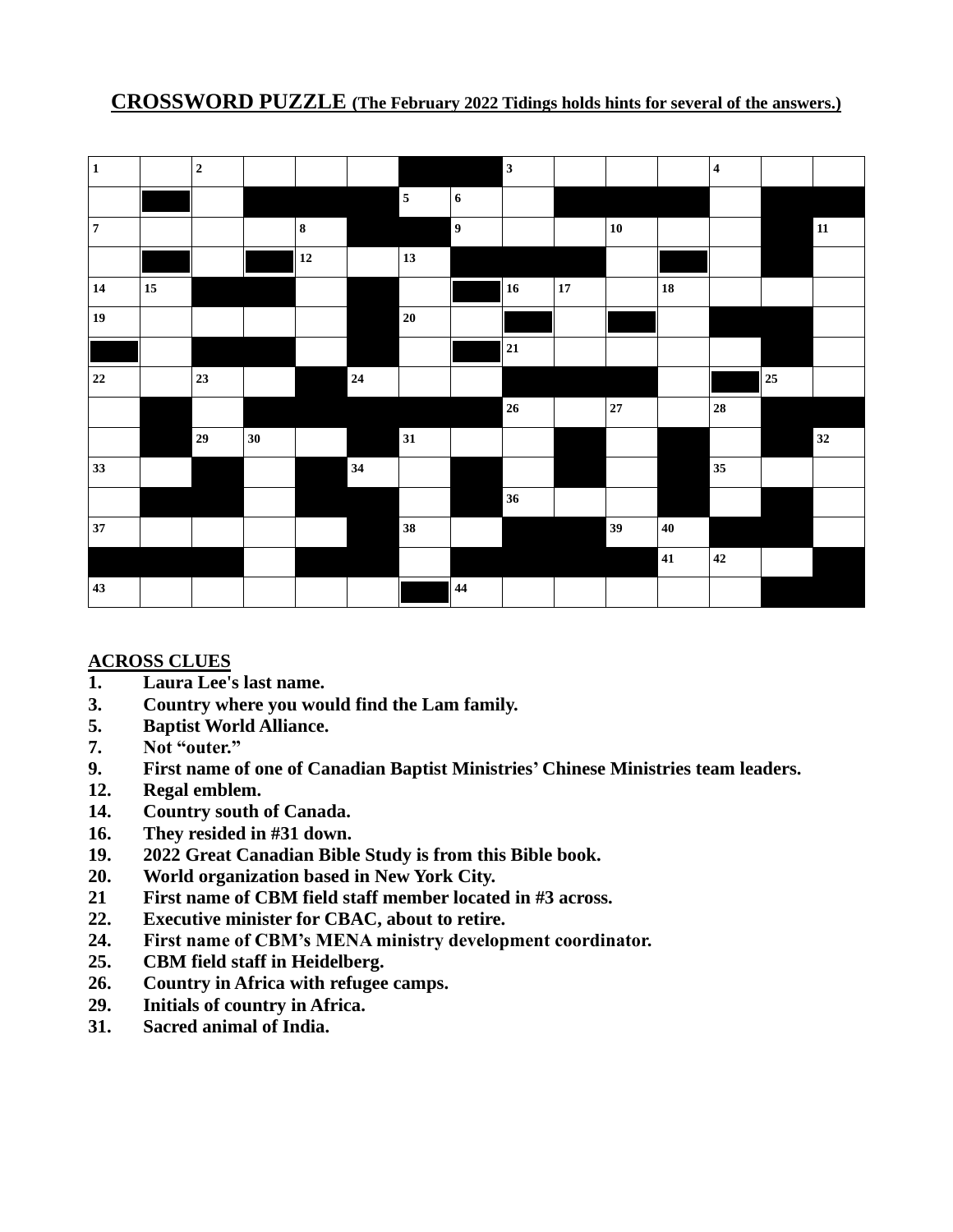#### **ACROSS CLUES (Continued**

- **33. Opposite of "yes."**
- **34. 12-step program organization.**
- **35. Husband of #11 down.**
- **36. Car brand.**
- **37. Make better.**
- **38. Not "out."**
- **39. Initials of city in California.**
- **41. A building block of life.**
- **43. First name of a CBM global field staff member in Germany.**
- **44. Where #4 down is located.**

### **DOWN CLUES**

- **1. Lebanese capital.**
- **2. Psalm.**
- **3. Last name of a CBM field staff member in Heidelberg.**
- **4. First name of CBM African team leader.**
- **6. Water Closet, colloquially in England.**
- **8. Way to cook a chicken**
- **10. Colour on Canadian flag.**
- **11. You'll find her in Bolivia.**
- **13. One of the CBM Latin America team leaders.**
- **15. Small, Medium, Large, XL.**
- **17. Adventurous little plane.**
- **18. Pretty flower.**
- **22. Country in Africa where you'll find #1 across.**
- **23. Not affiliated, politically.**
- **26. Last name of #9 across.**
- **27. Tucked between China and India.**
- **28. Initials of seminary in #1 down.**
- **30. First name of a speaker at ADC's 2022 Simpson Lectures in Wolfville.**
- **31. Province in the Philippines where #16 was located.**
- **32. Let it be so.**
- **40. It's located in Wolfville.**
- **42. Not available (abbr.)**

**Answers on page 3.**

**Puzzle courtesy of Nancy Duncan.**